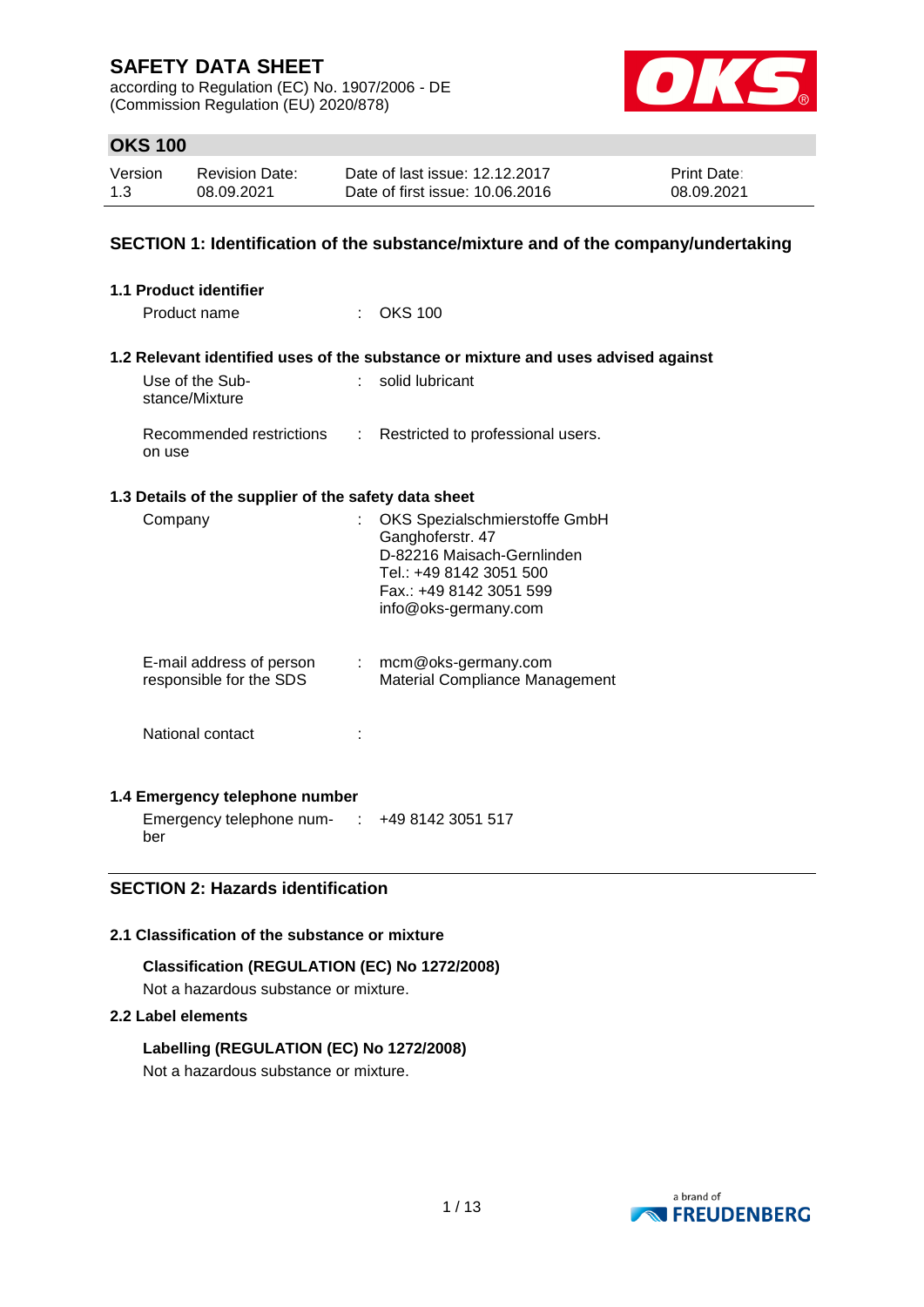according to Regulation (EC) No. 1907/2006 - DE (Commission Regulation (EU) 2020/878)



# **OKS 100**

| Version | <b>Revision Date:</b> | Date of last issue: 12.12.2017  | <b>Print Date:</b> |
|---------|-----------------------|---------------------------------|--------------------|
| 1.3     | 08.09.2021            | Date of first issue: 10.06.2016 | 08.09.2021         |

### **2.3 Other hazards**

This substance/mixture contains no components considered to be either persistent, bioaccumulative and toxic (PBT), or very persistent and very bioaccumulative (vPvB) at levels of 0.1% or higher.

Ecological information: The substance/mixture does not contain components considered to have endocrine disrupting properties according to REACH Article 57(f) or Commission Delegated regulation (EU) 2017/2100 or Commission Regulation (EU) 2018/605 at levels of 0.1% or higher.

Toxicological information: The substance/mixture does not contain components considered to have endocrine disrupting properties according to REACH Article 57(f) or Commission Delegated regulation (EU) 2017/2100 or Commission Regulation (EU) 2018/605 at levels of 0.1% or higher.

# **SECTION 3: Composition/information on ingredients**

| 3.1 Substances               |                            |
|------------------------------|----------------------------|
| Chemical nature              | : Molybdenum disulfide     |
| <b>Components</b><br>Remarks | : No hazardous ingredients |

# **SECTION 4: First aid measures**

|                         | 4.1 Description of first aid measures |                                                                                                                                                                                                      |  |  |  |
|-------------------------|---------------------------------------|------------------------------------------------------------------------------------------------------------------------------------------------------------------------------------------------------|--|--|--|
| If inhaled              |                                       | Remove person to fresh air. If signs/symptoms continue, get<br>medical attention.<br>Keep patient warm and at rest.<br>If breathing is irregular or stopped, administer artificial respira-<br>tion. |  |  |  |
| In case of skin contact |                                       | Remove contaminated clothing. If irritation develops, get med-<br>ical attention.<br>In case of contact, immediately flush skin with plenty of water.                                                |  |  |  |
| In case of eye contact  |                                       | Rinse immediately with plenty of water, also under the eyelids,<br>for at least 10 minutes.<br>If eye irritation persists, consult a specialist.                                                     |  |  |  |
| If swallowed            |                                       | Move the victim to fresh air.<br>Do not induce vomiting without medical advice.<br>Rinse mouth with water.                                                                                           |  |  |  |

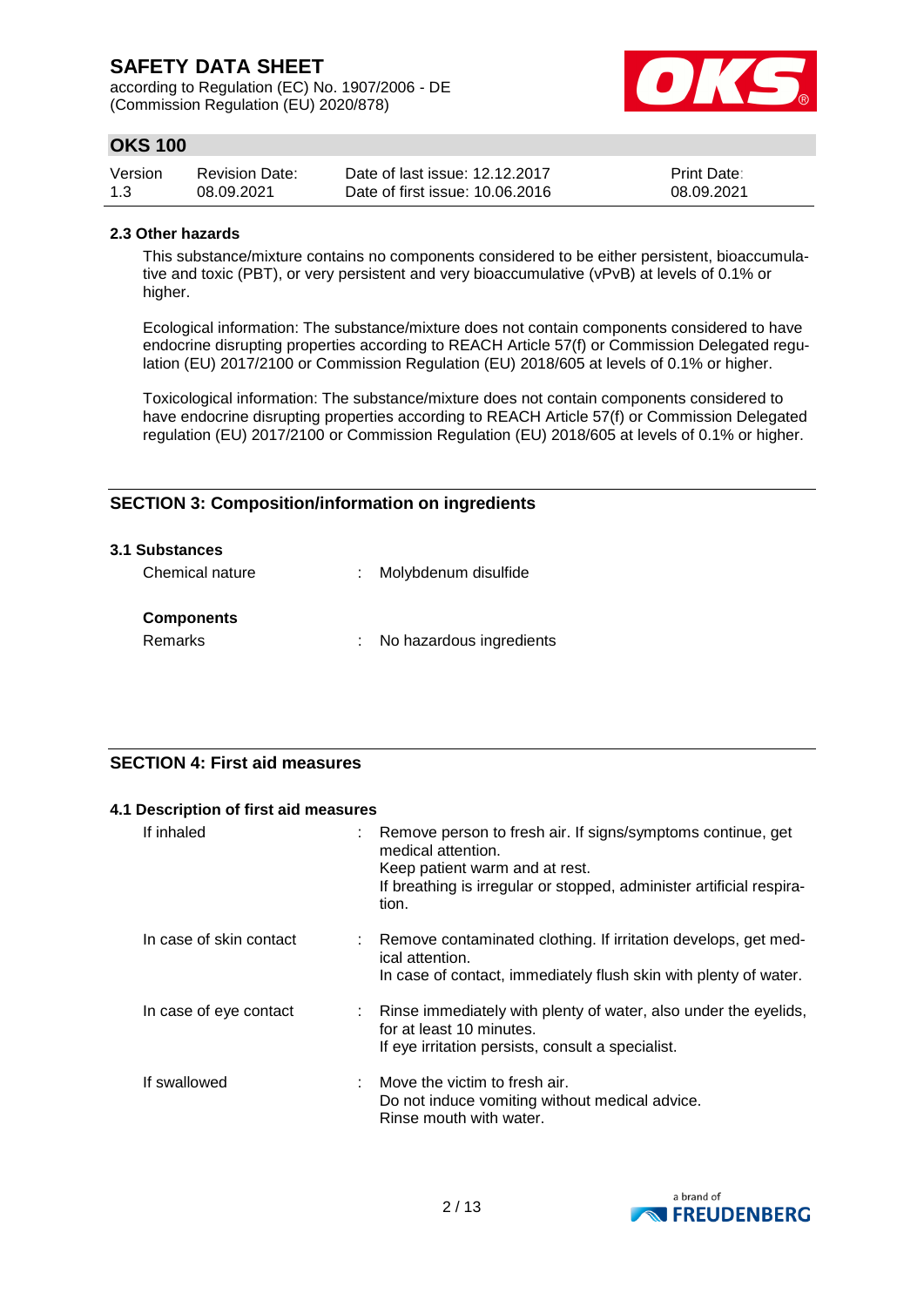according to Regulation (EC) No. 1907/2006 - DE (Commission Regulation (EU) 2020/878)



# **OKS 100**

| Version | <b>Revision Date:</b> | Date of last issue: 12.12.2017  | <b>Print Date:</b> |
|---------|-----------------------|---------------------------------|--------------------|
| 1.3     | 08.09.2021            | Date of first issue: 10.06.2016 | 08.09.2021         |

### **4.2 Most important symptoms and effects, both acute and delayed**

| Symptoms | : No information available. |
|----------|-----------------------------|
|          |                             |

Risks : None known.

### **4.3 Indication of any immediate medical attention and special treatment needed**

Treatment : No information available.

### **SECTION 5: Firefighting measures**

### **5.1 Extinguishing media**

| Suitable extinguishing media :    | Use water spray, alcohol-resistant foam, dry chemical or car-<br>bon dioxide. |
|-----------------------------------|-------------------------------------------------------------------------------|
| Unsuitable extinguishing<br>media | : High volume water jet                                                       |

# **5.2 Special hazards arising from the substance or mixture**

| Hazardous combustion prod- | : Sulphur oxides |
|----------------------------|------------------|
| ucts                       | Metal oxides     |

### **5.3 Advice for firefighters**

| Special protective equipment :<br>for firefighters | In the event of fire, wear self-contained breathing apparatus.<br>Use personal protective equipment. Exposure to decomposi-<br>tion products may be a hazard to health. |
|----------------------------------------------------|-------------------------------------------------------------------------------------------------------------------------------------------------------------------------|
| Further information                                | Standard procedure for chemical fires.<br>Cool containers/tanks with water spray.                                                                                       |

### **SECTION 6: Accidental release measures**

|                      | 6.1 Personal precautions, protective equipment and emergency procedures                                                                                                                                                                                                                                                                       |
|----------------------|-----------------------------------------------------------------------------------------------------------------------------------------------------------------------------------------------------------------------------------------------------------------------------------------------------------------------------------------------|
| Personal precautions | Evacuate personnel to safe areas.<br>Keep people away from and upwind of spill/leak.<br>Use the indicated respiratory protection if the occupational<br>exposure limit is exceeded and/or in case of product release<br>(dust).<br>Avoid dust formation.<br>Avoid breathing dust.<br>Refer to protective measures listed in sections 7 and 8. |
|                      |                                                                                                                                                                                                                                                                                                                                               |

### **6.2 Environmental precautions**

| Environmental precautions | Try to prevent the material from entering drains or water |
|---------------------------|-----------------------------------------------------------|
|                           | courses.                                                  |

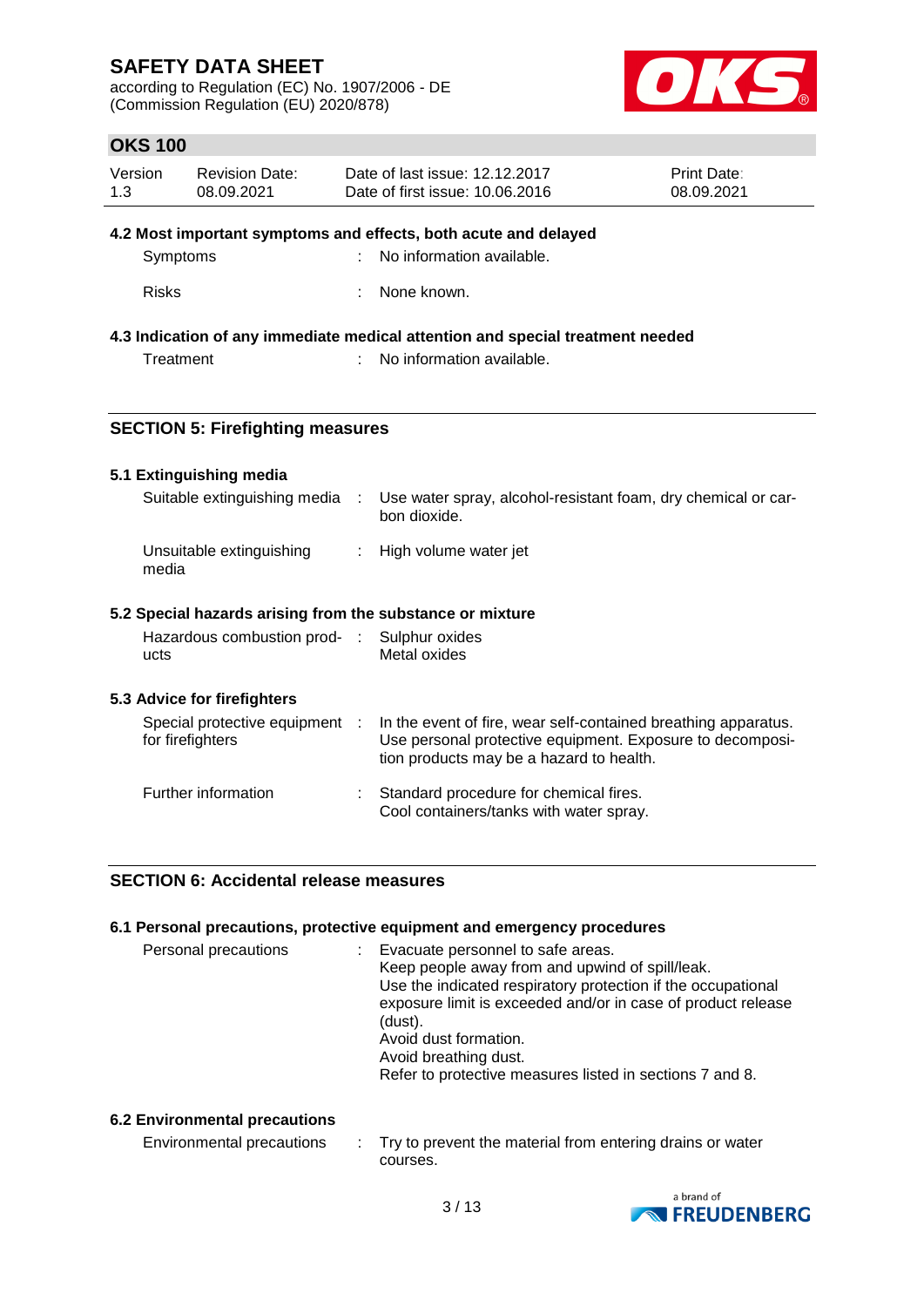according to Regulation (EC) No. 1907/2006 - DE (Commission Regulation (EU) 2020/878)



# **OKS 100**

| Version | <b>Revision Date:</b> | Date of last issue: 12.12.2017  | <b>Print Date:</b> |
|---------|-----------------------|---------------------------------|--------------------|
| 1.3     | 08.09.2021            | Date of first issue: 10.06.2016 | 08.09.2021         |
|         |                       |                                 |                    |

Prevent further leakage or spillage. Local authorities should be advised if significant spillages cannot be contained.

### **6.3 Methods and material for containment and cleaning up**

| Methods for cleaning up | : Clean up promptly by sweeping or vacuum.<br>Keep in suitable, closed containers for disposal.<br>Avoid dispersal of dust in the air (i.e., clearing dust surfaces<br>with compressed air). |
|-------------------------|----------------------------------------------------------------------------------------------------------------------------------------------------------------------------------------------|
|                         |                                                                                                                                                                                              |

### **6.4 Reference to other sections**

For personal protection see section 8.

### **SECTION 7: Handling and storage**

# **7.1 Precautions for safe handling**

|                                                                  | Advice on safe handling                                                    |  | : Do not use in areas without adequate ventilation.<br>Do not breathe vapours/dust.    |  |
|------------------------------------------------------------------|----------------------------------------------------------------------------|--|----------------------------------------------------------------------------------------|--|
|                                                                  |                                                                            |  | In case of insufficient ventilation, wear suitable respiratory<br>equipment.           |  |
|                                                                  |                                                                            |  | For personal protection see section 8.                                                 |  |
|                                                                  |                                                                            |  | Smoking, eating and drinking should be prohibited in the ap-<br>plication area.        |  |
|                                                                  |                                                                            |  | Wash hands and face before breaks and immediately after<br>handling the product.       |  |
|                                                                  |                                                                            |  | Ensure all equipment is electrically grounded before beginning<br>transfer operations. |  |
|                                                                  |                                                                            |  | Avoid dust accumulation in enclosed space.                                             |  |
|                                                                  | Advice on protection against : Avoid dust formation.<br>fire and explosion |  |                                                                                        |  |
|                                                                  | Hygiene measures                                                           |  | Wash face, hands and any exposed skin thoroughly after<br>handling.                    |  |
| 7.2 Conditions for safe storage, including any incompatibilities |                                                                            |  |                                                                                        |  |

- Requirements for storage areas and containers : Store in original container. Keep container closed when not in use. Keep in a dry, cool and well-ventilated place. Containers which are opened must be carefully resealed and kept upright to prevent leakage. Electrical installations / working materials must comply with the technological safety standards. Store in accordance with the particular national regulations. Keep in properly labelled containers.
- Storage class (TRGS 510) : 13, Non Combustible Solids

#### **7.3 Specific end use(s)**

Specific use(s) : Specific instructions for handling, not required.

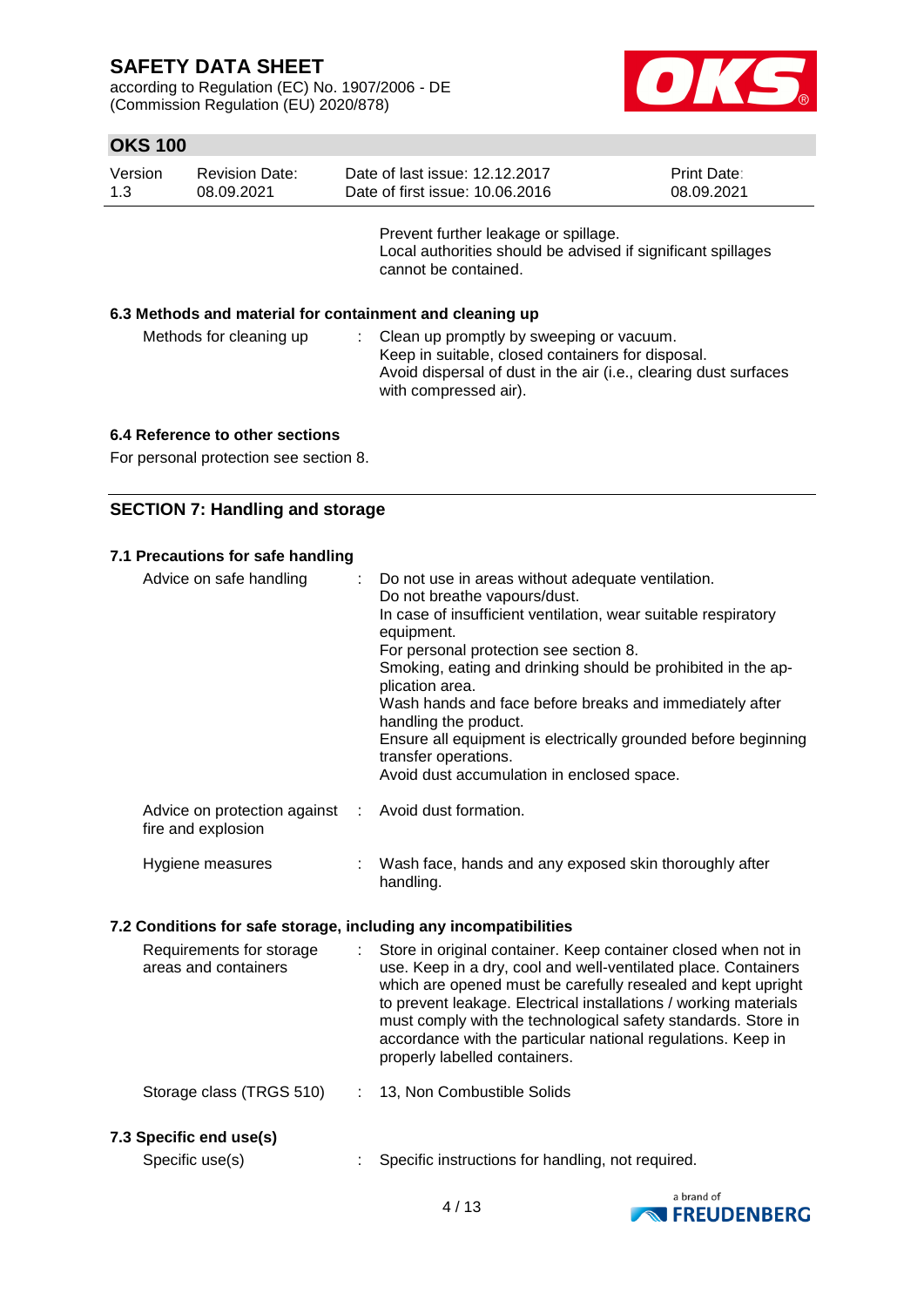according to Regulation (EC) No. 1907/2006 - DE (Commission Regulation (EU) 2020/878)



# **OKS 100**

| Version | <b>Revision Date:</b> | Date of last issue: 12.12.2017  | Print Date: |
|---------|-----------------------|---------------------------------|-------------|
| 1.3     | 08.09.2021            | Date of first issue: 10.06.2016 | 08.09.2021  |

### **SECTION 8: Exposure controls/personal protection**

### **8.1 Control parameters**

Contains no substances with occupational exposure limit values.

#### **8.2 Exposure controls**

#### **Engineering measures**

Local exhaust

Ensure that dust-handling systems (such as exhaust ducts, dust collectors, vessels, and processing equipment) are designed in a manner to prevent the escape of dust into the work area (i.e., there is no leakage from the equipment).

#### **Personal protective equipment**

| Eye protection                                                        | Safety glasses with side-shields                                                                                                                                                                                                                                                                                                                                             |
|-----------------------------------------------------------------------|------------------------------------------------------------------------------------------------------------------------------------------------------------------------------------------------------------------------------------------------------------------------------------------------------------------------------------------------------------------------------|
| Hand protection<br>Material<br>Break through time<br>Protective index | Nitrile rubber<br>$> 10$ min<br>Class 1                                                                                                                                                                                                                                                                                                                                      |
| Remarks                                                               | For prolonged or repeated contact use protective gloves. The<br>break through time depends amongst other things on the<br>material, the thickness and the type of glove and therefore<br>has to be measured for each case.<br>The selected protective gloves have to satisfy the specifica-<br>tions of Regulation (EU) 2016/425 and the standard EN 374<br>derived from it. |
| Respiratory protection                                                | Use the indicated respiratory protection if the occupational<br>exposure limit is exceeded and/or in case of product release<br>(dust).                                                                                                                                                                                                                                      |
| Filter type                                                           | P <sub>2</sub> filter                                                                                                                                                                                                                                                                                                                                                        |
| Protective measures                                                   | The type of protective equipment must be selected according<br>to the concentration and amount of the dangerous substance<br>at the specific workplace.<br>Choose body protection in relation to its type, to the concen-<br>tration and amount of dangerous substances, and to the spe-<br>cific work-place.                                                                |

### **SECTION 9: Physical and chemical properties**

### **9.1 Information on basic physical and chemical properties**

Physical state : powder

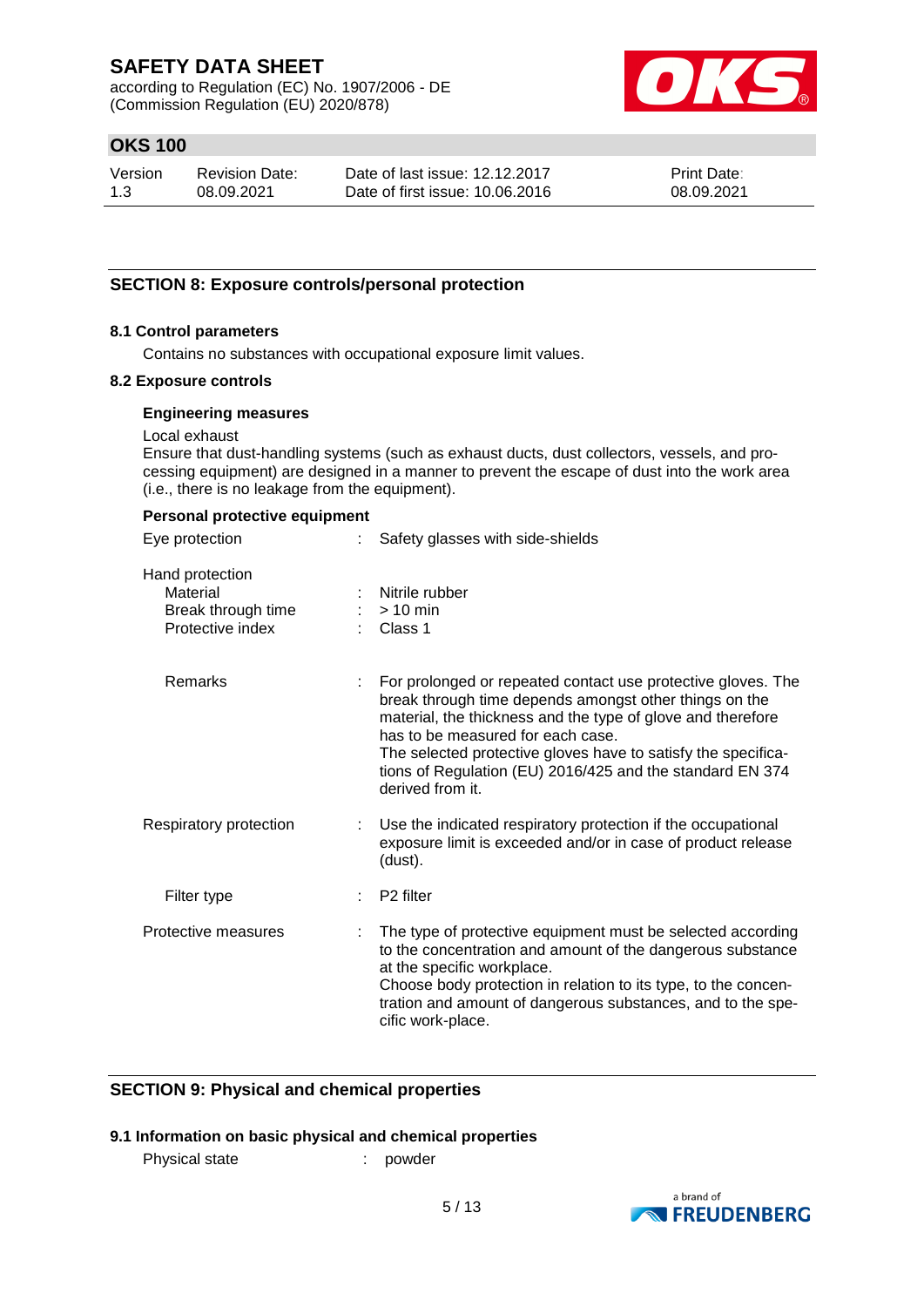according to Regulation (EC) No. 1907/2006 - DE (Commission Regulation (EU) 2020/878)



# **OKS 100**

| Version<br>1.3 |                     | <b>Revision Date:</b><br>08.09.2021                 |    | Date of last issue: 12.12.2017<br>Date of first issue: 10.06.2016 | Print Date:<br>08.09.2021 |
|----------------|---------------------|-----------------------------------------------------|----|-------------------------------------------------------------------|---------------------------|
|                |                     |                                                     |    |                                                                   |                           |
|                | Colour              |                                                     |    | grey                                                              |                           |
|                | Odour               |                                                     |    | odourless                                                         |                           |
|                |                     | <b>Odour Threshold</b>                              |    | No data available                                                 |                           |
|                |                     | Melting point/range                                 | ÷. | 1.185 °C                                                          |                           |
|                |                     | Boiling point/boiling range                         |    | No data available                                                 |                           |
|                | Flammability        |                                                     |    | Will not burn                                                     |                           |
|                |                     | Upper explosion limit / Upper<br>flammability limit | ÷  | No data available                                                 |                           |
|                |                     | Lower explosion limit / Lower<br>flammability limit | ÷. | 250.000 mg/m3                                                     |                           |
|                | Flash point         |                                                     |    | Not applicable                                                    |                           |
|                |                     | Auto-ignition temperature                           |    | 520 °C                                                            |                           |
|                | ture                | Decomposition temperature<br>Decomposition tempera- | ÷  | No data available                                                 |                           |
|                | pH                  |                                                     |    | Not applicable<br>substance/mixture is non-soluble (in water)     |                           |
|                | Viscosity           | Viscosity, dynamic                                  | ÷  | No data available                                                 |                           |
|                |                     | Viscosity, kinematic                                | ÷. | No data available                                                 |                           |
|                | Solubility(ies)     | Water solubility                                    | ÷  | insoluble                                                         |                           |
|                |                     | Solubility in other solvents                        | ÷  | No data available                                                 |                           |
|                | octanol/water       | Partition coefficient: n-                           |    | No data available                                                 |                           |
|                |                     | Vapour pressure                                     | ÷  | < 0,001 hPa (20 °C)                                               |                           |
|                | Density             |                                                     | ÷  | 4,80 g/cm3<br>(20 °C)                                             |                           |
|                | <b>Bulk density</b> |                                                     |    | 400 - 1.400 kg/m3                                                 |                           |

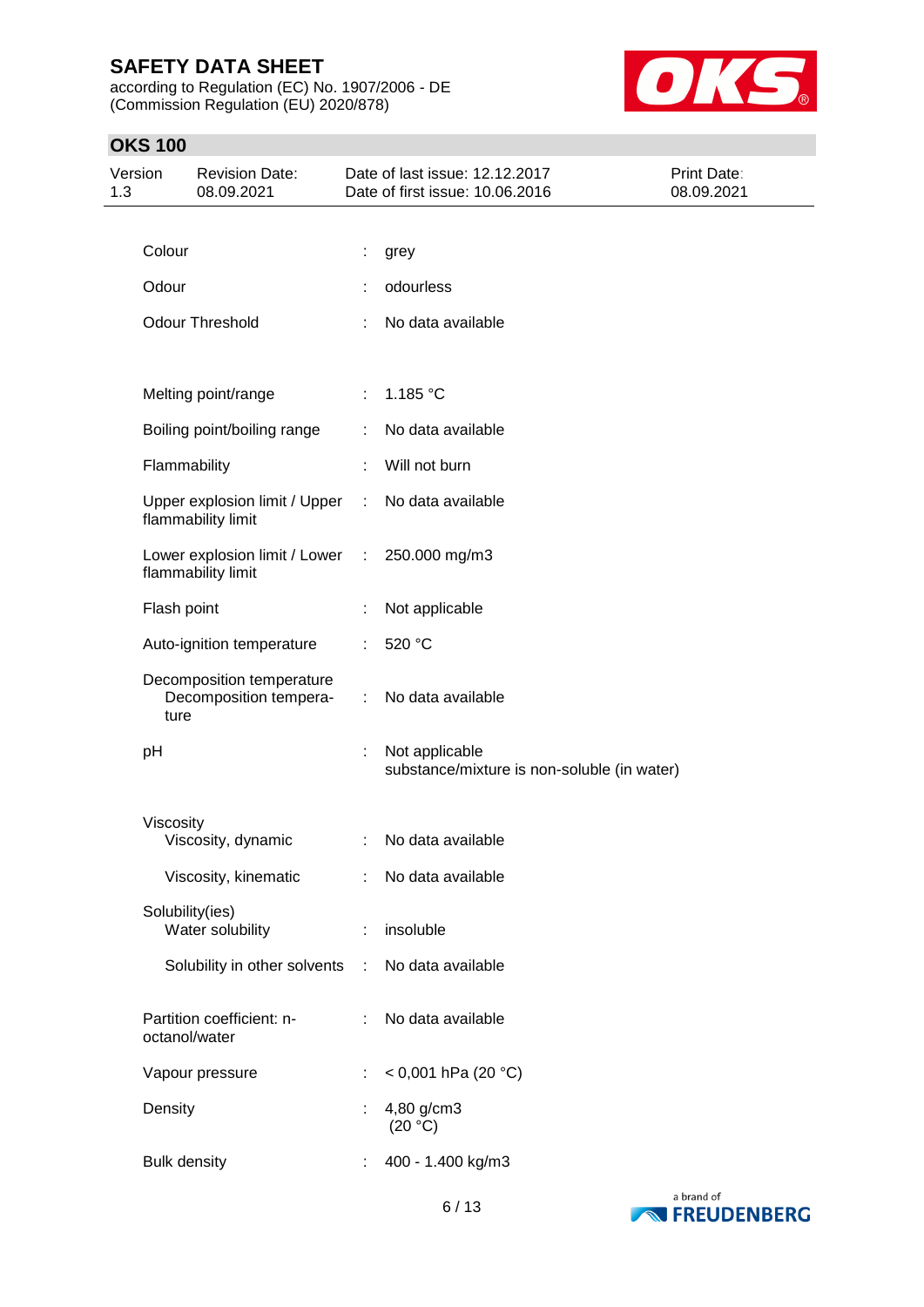according to Regulation (EC) No. 1907/2006 - DE (Commission Regulation (EU) 2020/878)



# **OKS 100**

| Version<br>1.3       | <b>Revision Date:</b><br>08.09.2021 | Date of last issue: 12.12.2017<br>Date of first issue: 10.06.2016 | Print Date:<br>08.09.2021 |
|----------------------|-------------------------------------|-------------------------------------------------------------------|---------------------------|
|                      | Relative vapour density             | No data available<br>÷.                                           |                           |
|                      | 9.2 Other information               |                                                                   |                           |
|                      | <b>Explosives</b>                   | Not explosive<br>÷.                                               |                           |
| Oxidizing properties |                                     | No data available<br>÷                                            |                           |
| Self-ignition        |                                     | No data available<br>÷.                                           |                           |
|                      | Evaporation rate                    | No data available<br>t.                                           |                           |
|                      | Sublimation point                   | No data available<br>÷.                                           |                           |
|                      |                                     |                                                                   |                           |

# **SECTION 10: Stability and reactivity**

# **10.1 Reactivity** No hazards to be specially mentioned. **10.2 Chemical stability** Stable under normal conditions. **10.3 Possibility of hazardous reactions** Hazardous reactions : Dust can form an explosive mixture in air. **10.4 Conditions to avoid** Conditions to avoid : Heat, flames and sparks. **10.5 Incompatible materials** Materials to avoid : No materials to be especially mentioned. **10.6 Hazardous decomposition products** No decomposition if stored and applied as directed.

# **SECTION 11: Toxicological information**

### **11.1 Information on toxicological effects**

### **Acute toxicity**

| <b>Product:</b>           |                                                                                                                                                    |
|---------------------------|----------------------------------------------------------------------------------------------------------------------------------------------------|
| Acute oral toxicity       | Remarks: This information is not available.                                                                                                        |
| Acute inhalation toxicity | Symptoms: Inhalation may provoke the following symptoms:,<br>Respiratory disorder, Dust may cause sore throat and pains in<br>the lungs and chest. |

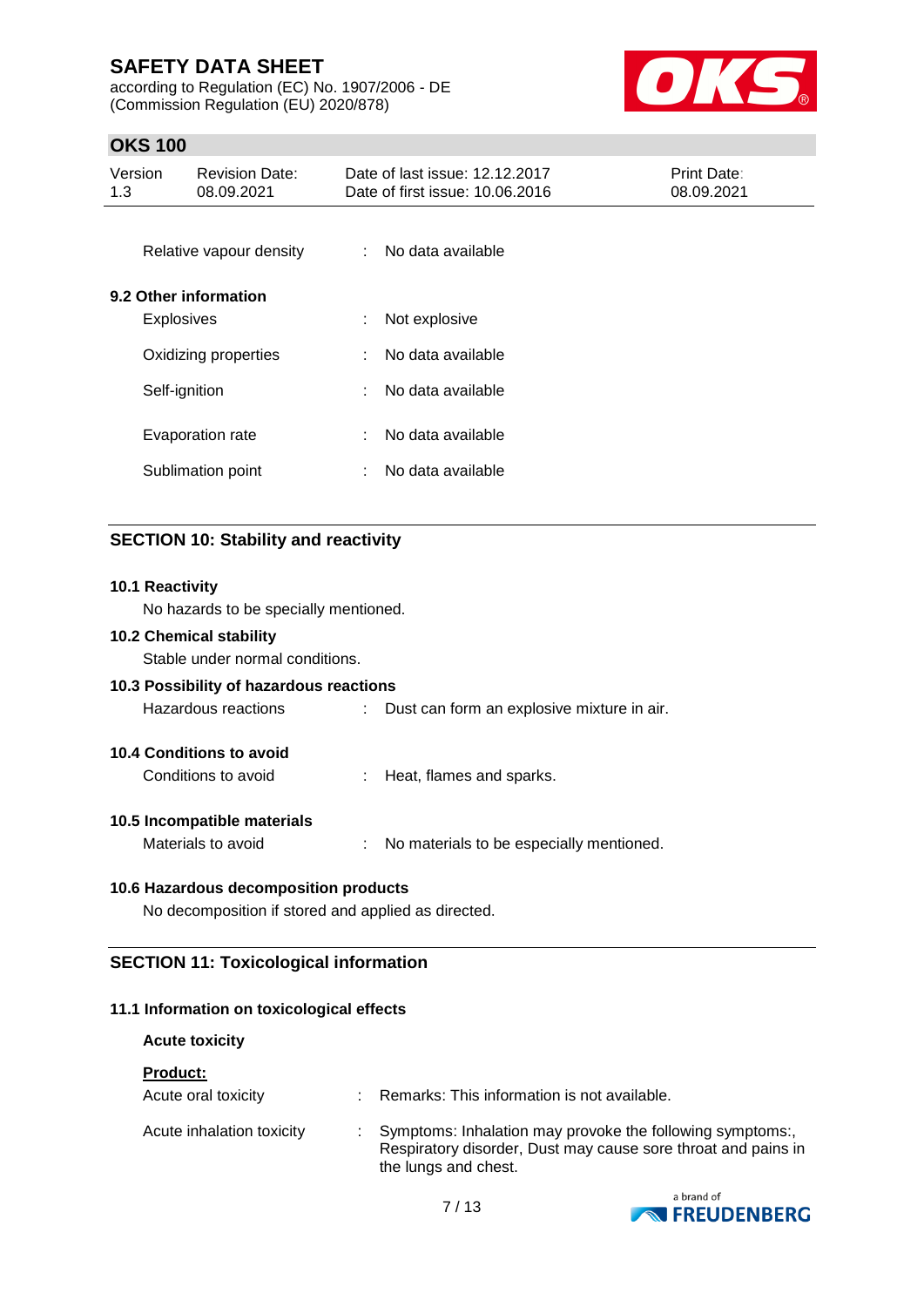according to Regulation (EC) No. 1907/2006 - DE (Commission Regulation (EU) 2020/878)



# **OKS 100**

| Version<br>1.3  | <b>Revision Date:</b><br>08.09.2021      |                             | Date of last issue: 12.12.2017<br>Date of first issue: 10.06.2016 | <b>Print Date:</b><br>08.09.2021 |
|-----------------|------------------------------------------|-----------------------------|-------------------------------------------------------------------|----------------------------------|
|                 |                                          |                             |                                                                   |                                  |
|                 | Acute dermal toxicity                    |                             | : Remarks: This information is not available.                     |                                  |
|                 | <b>Skin corrosion/irritation</b>         |                             |                                                                   |                                  |
| Product:        |                                          |                             |                                                                   |                                  |
|                 | <b>Remarks</b>                           |                             | : This information is not available.                              |                                  |
|                 | Serious eye damage/eye irritation        |                             |                                                                   |                                  |
| Product:        |                                          |                             |                                                                   |                                  |
| Remarks         |                                          | ÷                           | Contact with eyes may cause irritation.                           |                                  |
|                 | <b>Respiratory or skin sensitisation</b> |                             |                                                                   |                                  |
| Product:        |                                          |                             |                                                                   |                                  |
| Remarks         |                                          | $\mathcal{C}_{\mathcal{A}}$ | This information is not available.                                |                                  |
|                 | Germ cell mutagenicity                   |                             |                                                                   |                                  |
| Product:        |                                          |                             |                                                                   |                                  |
|                 | Genotoxicity in vitro                    |                             | : Remarks: No data available                                      |                                  |
|                 | Genotoxicity in vivo                     | t.                          | Remarks: No data available                                        |                                  |
|                 | Carcinogenicity                          |                             |                                                                   |                                  |
| Product:        |                                          |                             |                                                                   |                                  |
| Remarks         |                                          |                             | No data available                                                 |                                  |
|                 | <b>Reproductive toxicity</b>             |                             |                                                                   |                                  |
| <u>Product:</u> |                                          |                             |                                                                   |                                  |
|                 | Effects on fertility                     |                             | Remarks: No data available                                        |                                  |
| ment            | Effects on foetal develop-               |                             | : Remarks: No data available                                      |                                  |
|                 | <b>Repeated dose toxicity</b>            |                             |                                                                   |                                  |
| Product:        |                                          |                             |                                                                   |                                  |
| <b>Remarks</b>  |                                          | ÷                           | This information is not available.                                |                                  |
|                 | <b>Aspiration toxicity</b>               |                             |                                                                   |                                  |
| Product:        |                                          |                             |                                                                   |                                  |
|                 | This information is not available.       |                             |                                                                   |                                  |

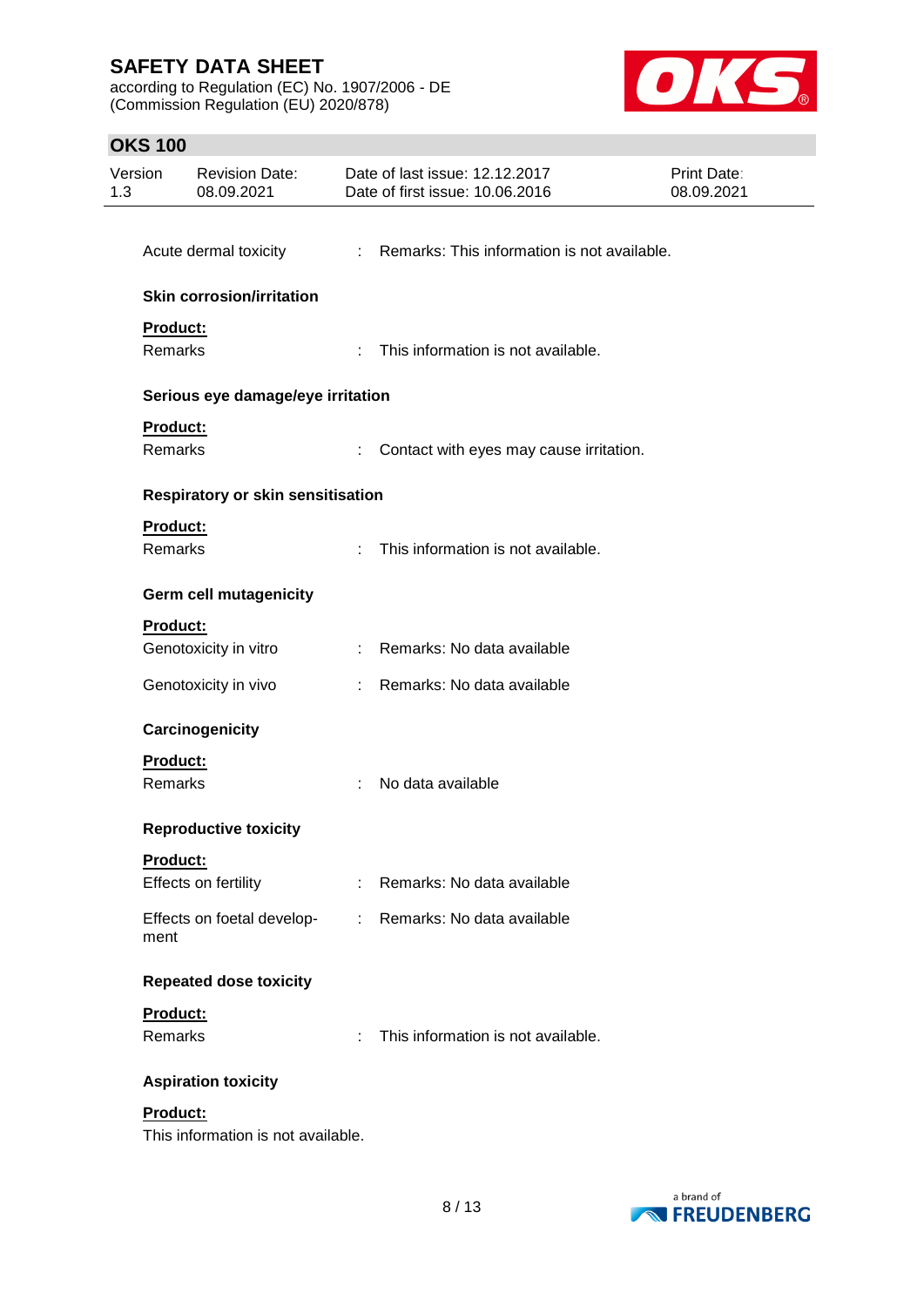according to Regulation (EC) No. 1907/2006 - DE (Commission Regulation (EU) 2020/878)



# **OKS 100**

| Version | Revision Date: | Date of last issue: 12.12.2017  | <b>Print Date:</b> |
|---------|----------------|---------------------------------|--------------------|
| 1.3     | 08.09.2021     | Date of first issue: 10.06.2016 | 08.09.2021         |

### **Further information**

### **Product:**

Remarks : Prolonged or repeated inhalation may cause damage to the lungs.

### **SECTION 12: Ecological information**

### **12.1 Toxicity**

| <b>Product:</b>                                        |   |                              |
|--------------------------------------------------------|---|------------------------------|
| Toxicity to fish                                       |   | Remarks: No data available   |
| Toxicity to daphnia and other<br>aquatic invertebrates |   | : Remarks: No data available |
| Toxicity to algae/aquatic<br>plants                    |   | Remarks: No data available   |
| Toxicity to microorganisms                             | ٠ |                              |

### Remarks: No data available

### **12.2 Persistence and degradability**

#### **Product:**

| Biodegradability                                                | : Remarks: No data available |
|-----------------------------------------------------------------|------------------------------|
| Physico-chemical removabil- : Remarks: No data available<br>ity |                              |

### **12.3 Bioaccumulative potential**

#### **Product:**

| : Remarks: This substance is not considered to be persistent,<br>Bioaccumulation<br>bioaccumulating and toxic (PBT).<br>This substance is not considered to be very persistent and<br>very bioaccumulating (vPvB). |  |
|--------------------------------------------------------------------------------------------------------------------------------------------------------------------------------------------------------------------|--|
|--------------------------------------------------------------------------------------------------------------------------------------------------------------------------------------------------------------------|--|

### **12.4 Mobility in soil**

| <b>Product:</b>                                    |                              |
|----------------------------------------------------|------------------------------|
| Mobility                                           | : Remarks: No data available |
| Distribution among environ-<br>mental compartments | : Remarks: No data available |

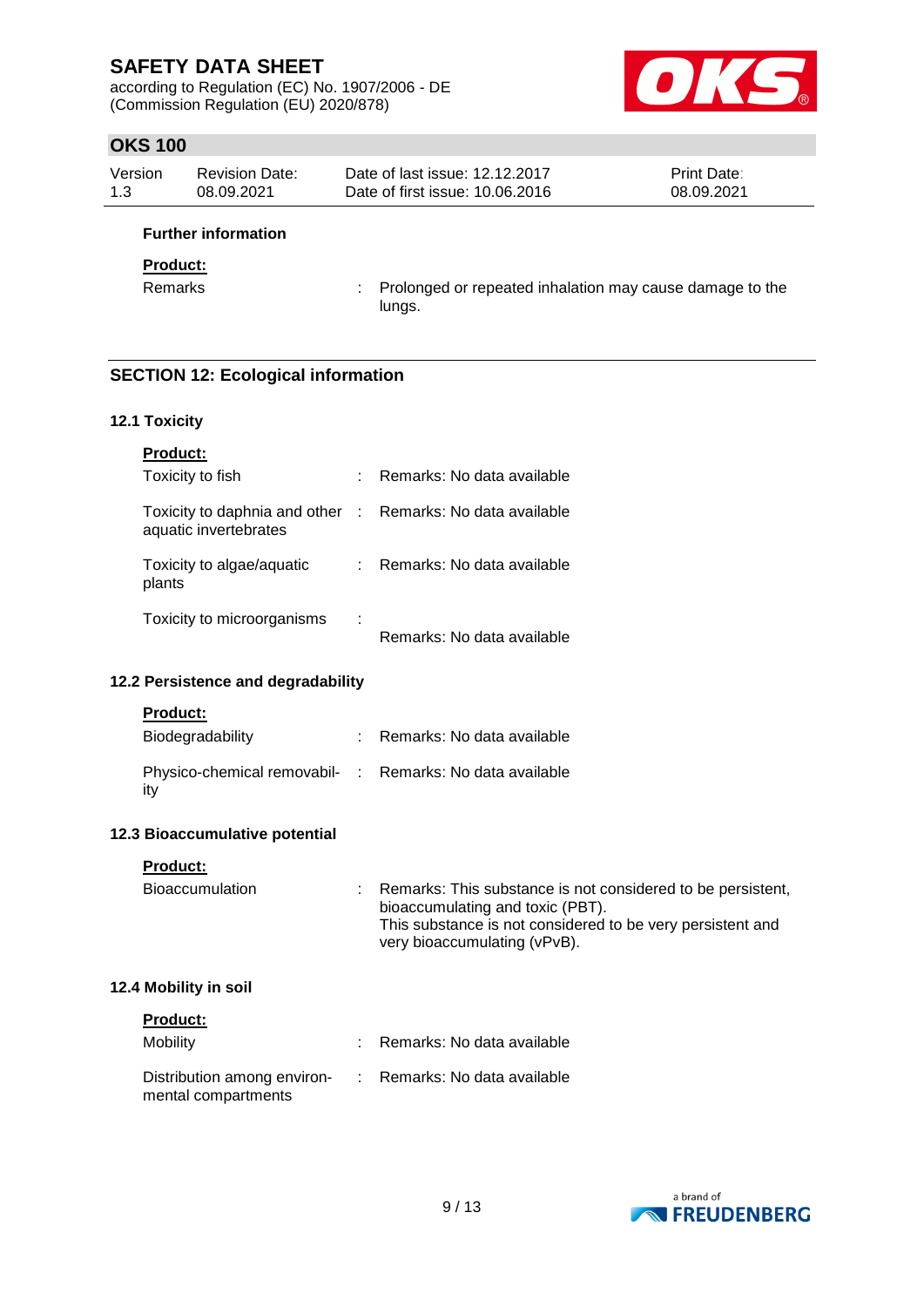according to Regulation (EC) No. 1907/2006 - DE (Commission Regulation (EU) 2020/878)



# **OKS 100**

| Version | <b>Revision Date:</b> | Date of last issue: 12.12.2017  | <b>Print Date:</b> |
|---------|-----------------------|---------------------------------|--------------------|
| 1.3     | 08.09.2021            | Date of first issue: 10.06.2016 | 08.09.2021         |

### **12.5 Results of PBT and vPvB assessment**

### **Product:**

Assessment : This substance/mixture contains no components considered to be either persistent, bioaccumulative and toxic (PBT), or very persistent and very bioaccumulative (vPvB) at levels of 0.1% or higher..

### **12.6 Endocrine disrupting properties**

| Product: |  |  |  |  |
|----------|--|--|--|--|
|          |  |  |  |  |

Assessment : The substance/mixture does not contain components considered to have endocrine disrupting properties according to REACH Article 57(f) or Commission Delegated regulation (EU) 2017/2100 or Commission Regulation (EU) 2018/605 at levels of 0.1% or higher.

### **12.7 Other adverse effects**

### **Product:**

| Additional ecological infor- | No information on ecology is available. |
|------------------------------|-----------------------------------------|
| mation                       |                                         |

# **SECTION 13: Disposal considerations**

| 13.1 Waste treatment methods |   |                                                                                                                                                                        |
|------------------------------|---|------------------------------------------------------------------------------------------------------------------------------------------------------------------------|
| Product                      | ÷ | The product should not be allowed to enter drains, water<br>courses or the soil.                                                                                       |
|                              |   | Waste codes should be assigned by the user based on the<br>application for which the product was used.                                                                 |
| Contaminated packaging       | ÷ | Packaging that is not properly emptied must be disposed of as<br>the unused product.<br>Dispose of waste product or used containers according to<br>local regulations. |
|                              |   | The following Waste Codes are only suggestions:                                                                                                                        |
| Waste Code                   |   | unused product<br>06 06 03, wastes containing sulphides other than those men-<br>tioned in 06 06 02                                                                    |
|                              |   | uncleaned packagings<br>15 01 10, packaging containing residues of or contaminated<br>by hazardous substances                                                          |

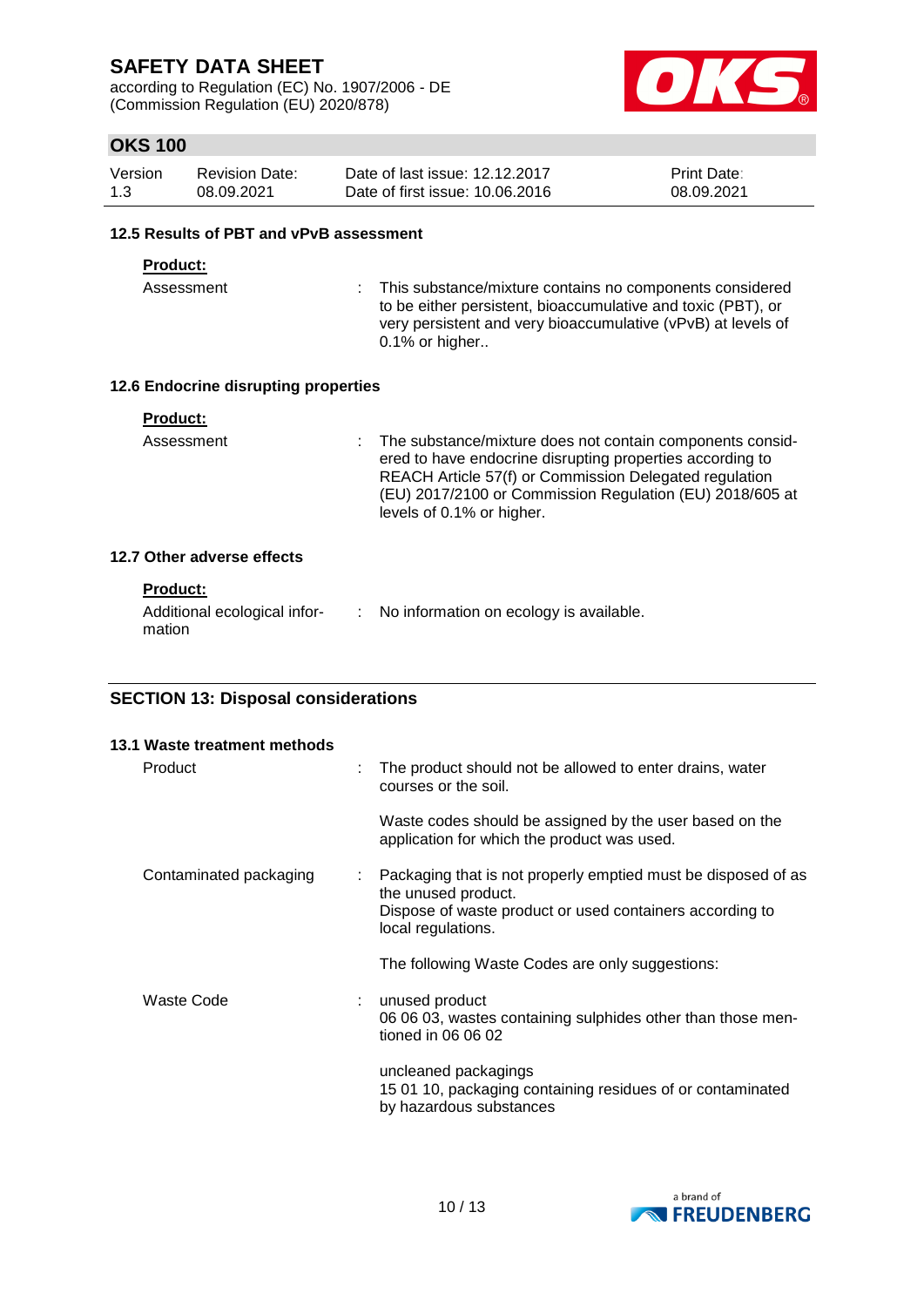according to Regulation (EC) No. 1907/2006 - DE (Commission Regulation (EU) 2020/878)



# **OKS 100**

| Version | <b>Revision Date:</b> | Date of last issue: 12.12.2017  | <b>Print Date:</b> |
|---------|-----------------------|---------------------------------|--------------------|
| 1.3     | 08.09.2021            | Date of first issue: 10.06.2016 | 08.09.2021         |

### **SECTION 14: Transport information**

### **14.1 UN number or ID number**

Not regulated as a dangerous good

#### **14.2 UN proper shipping name**

Not regulated as a dangerous good

### **14.3 Transport hazard class(es)**

Not regulated as a dangerous good

### **14.4 Packing group**

Not regulated as a dangerous good

### **14.5 Environmental hazards**

Not regulated as a dangerous good

### **14.6 Special precautions for user**

Not applicable

### **14.7 Maritime transport in bulk according to IMO instruments**

Remarks : Not applicable for product as supplied.

### **SECTION 15: Regulatory information**

#### **15.1 Safety, health and environmental regulations/legislation specific for the substance or mixture**

| REACH - Restrictions on the manufacture, placing on<br>the market and use of certain dangerous substances,<br>preparations and articles (Annex XVII) | ÷. | Not applicable                                                                                                                   |
|------------------------------------------------------------------------------------------------------------------------------------------------------|----|----------------------------------------------------------------------------------------------------------------------------------|
| REACH - Candidate List of Substances of Very High<br>Concern for Authorisation (Article 59).<br>(EU SVHC)                                            |    | : This product does not contain sub-<br>stances of very high concern (Regu-<br>lation (EC) No 1907/2006 (REACH),<br>Article 57). |
| REACH - List of substances subject to authorisation<br>(Annex XIV)<br>(EU. REACH - Annex XIV)                                                        |    | Not applicable                                                                                                                   |
| Regulation (EC) No 1005/2009 on substances that de-<br>plete the ozone layer<br>(EC 1005/2009)                                                       | ÷. | Not applicable                                                                                                                   |
| Regulation (EU) 2019/1021 on persistent organic pollu-<br>tants (recast)<br>(EU POP)                                                                 | ÷. | Not applicable                                                                                                                   |
| Regulation (EC) No 649/2012 of the European Parlia-<br>ment and the Council concerning the export and import<br>of dangerous chemicals<br>(EU PIC)   | ÷. | Not applicable                                                                                                                   |

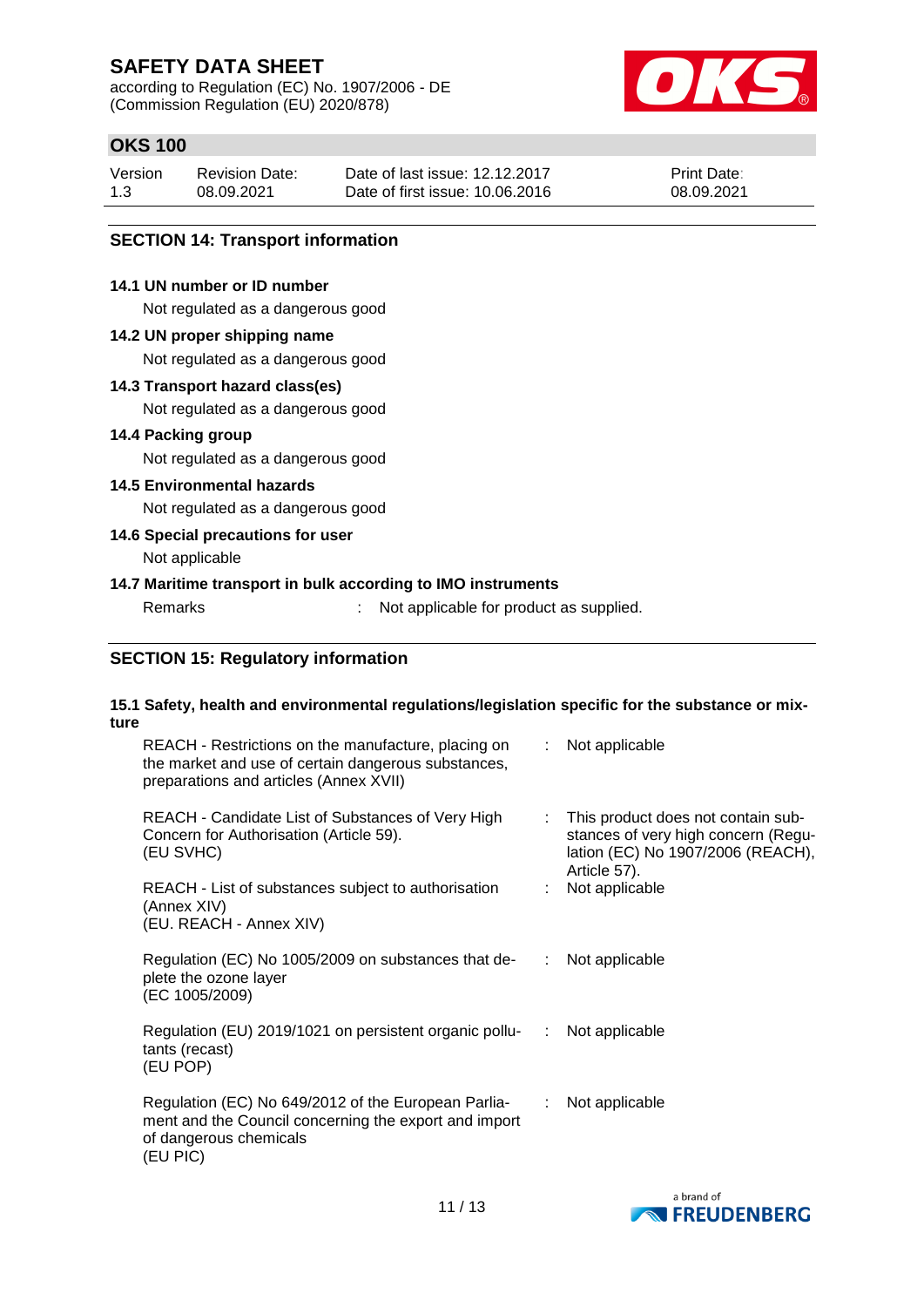according to Regulation (EC) No. 1907/2006 - DE (Commission Regulation (EU) 2020/878)



# **OKS 100**

| Version<br>1.3 | <b>Revision Date:</b><br>08.09.2021                                                                                                                    | Date of last issue: 12.12.2017<br>Date of first issue: 10.06.2016                                                                                                                                                                                                                                | Print Date:<br>08.09.2021 |
|----------------|--------------------------------------------------------------------------------------------------------------------------------------------------------|--------------------------------------------------------------------------------------------------------------------------------------------------------------------------------------------------------------------------------------------------------------------------------------------------|---------------------------|
|                | explosives precursors                                                                                                                                  | Regulation (EU) 2019/1148 on the marketing and use of :<br>Not applicable                                                                                                                                                                                                                        |                           |
| stances.       | Seveso III: Directive 2012/18/EU of the European<br>Parliament and of the Council on the control of<br>major-accident hazards involving dangerous sub- | Not applicable<br>$\mathbb{R}^2$                                                                                                                                                                                                                                                                 |                           |
| (Germany)      | Water contaminating class                                                                                                                              | not water endangering<br>nwg<br>Code Number: 3.331<br>Classification according to AwSV, Annex 1 (4)                                                                                                                                                                                              |                           |
|                | TA Luft List (Germany)                                                                                                                                 | Total dust:<br>others: 100 %                                                                                                                                                                                                                                                                     |                           |
|                |                                                                                                                                                        | Inorganic substances in powdered form:<br>Not applicable<br>Inorganic substances in vapour or gaseous form:<br>Not applicable<br>Organic Substances:<br>Not applicable<br>Carcinogenic substances:<br>Not applicable<br>Mutagenic:<br>Not applicable<br>Toxic to reproduction:<br>Not applicable |                           |
|                | Volatile organic compounds                                                                                                                             | Directive 2010/75/EU of 24 November 2010 on industrial<br>emissions (integrated pollution prevention and control)<br>Not applicable                                                                                                                                                              |                           |

### **15.2 Chemical safety assessment**

This information is not available.

# **SECTION 16: Other information**

### **Full text of other abbreviations**

ADN - European Agreement concerning the International Carriage of Dangerous Goods by Inland Waterways; ADR - European Agreement concerning the International Carriage of Dangerous Goods by Road; AIIC - Australian Inventory of Industrial Chemicals; ASTM - American Society for the Testing of Materials; bw - Body weight; CLP - Classification Labelling Packaging Regulation; Regulation (EC) No 1272/2008; CMR - Carcinogen, Mutagen or Reproductive Toxicant; DIN - Standard of the German Institute for Standardisation; DSL - Domestic Substances List (Canada); ECHA - European Chemicals Agency; EC-Number - European Community number; ECx - Concentration associated with x% response; ELx - Loading rate associated with x% response; EmS - Emergency Schedule; ENCS - Existing and New Chemical Substances (Japan); ErCx - Concen-